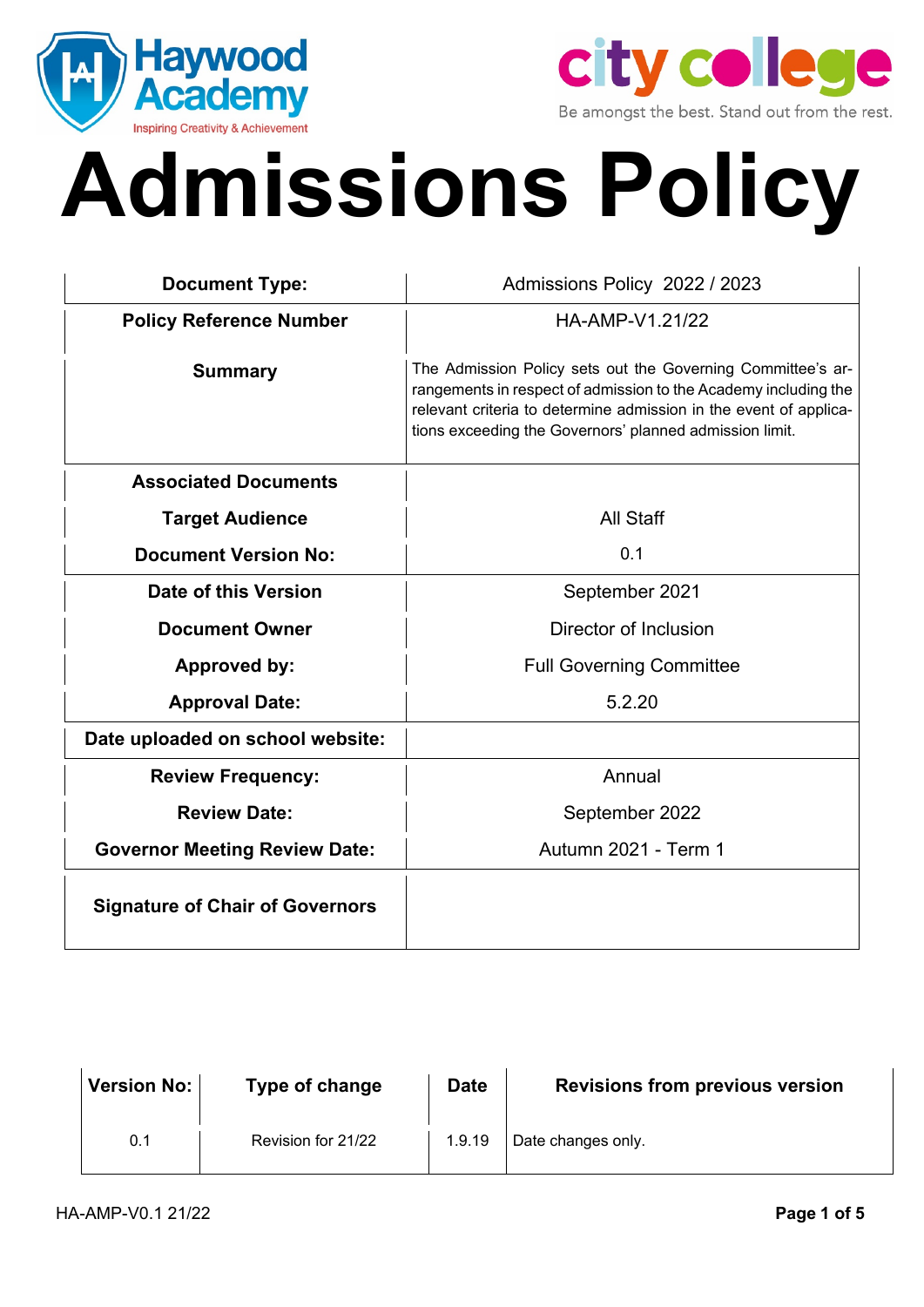



Be amongst the best. Stand out from the rest.

# **Table of Contents**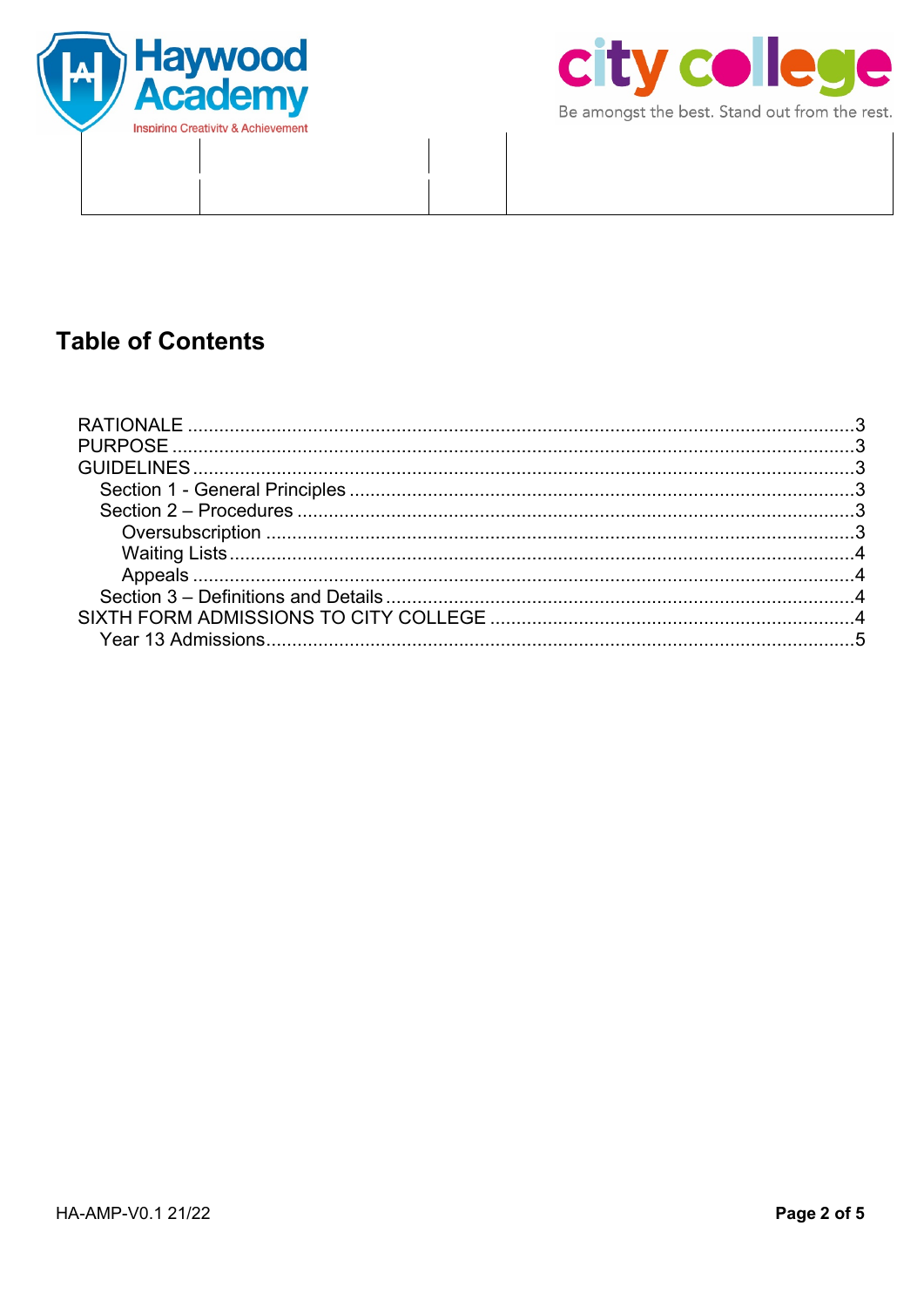



The Governors of Haywood Academy are required by law to agree and publish their admission criteria.

#### **PURPOSE**

The Admission Policy sets out the Governing Body's arrangements in respect of admission to the Academy including the relevant criteria to determine admission in the event of applications exceeding the Governors' planned admission limit.

#### **GUIDELINES**

#### **Section 1 - General Principles**

The main principle of admission to Haywood Academy is to maintain the character of the Academy as a comprehensive school, providing for the needs of young person's within the 11-18 age range, who live in Burslem/Tunstall and the surrounding areas. We have strong links with local primary schools with which we collaborate on both curriculum initiatives and staff training.

We are an 'inclusive' Academy and welcome all applications. Academy dress is intended to encourage a professional appearance and a pride in the Academy. We have tried to keep this at a reasonable cost while maintaining a level of conformity and are pleased to discuss any concerns you may have about Academy dress items. Admission to our Academy is not dependent on any voluntary contribution and we have a full range of extra-curricular activities available to all students. We also have a full programme of visits for which a charge may be made but again are pleased to discuss any concerns anyone may have.

Students will be admitted at the age of 11+ without reference to ability or aptitude in line with the agreed admission number. The admission number for September 2022 is 210 in Year 7. In Year 12 for students new to the Academy there will be 30 places.

Where the Academy has fewer applicants than places available, all applicants will be offered a place. Where the Academy has more applicants than places, the oversubscription criteria in section 2 will be applied.

The Academy is under a legal duty to admit a student with an Education, Health and Care plan that names the Academy. This may reduce the number of places available to other applicants.

In Year admissions will be considered in accordance with the policy.

## **Section 2 – Procedures**

#### **Oversubscription**

In the event of over subscription, admissions will be determined using the following criteria:

- 1. Children in care and children who ceased to be in care because they were adopted (or became subject to a child arrangements order or special guardianship order), including those children who appear (to the admission authority) to have been in state care outside of England and ceased to be in state care as a result of being adopted
- 2. Children with a sibling (See section 3 Definitions) who are on our Academy roll up to the end of Year 13 when the application is made.
- 3. Children on roll in a City Learning Trust Partner Primary School/Academy. *(See our website admissions tab for the up to date list).*
- 4. Children on roll at a Partnership Primary School/Academy. *(See our website admissions tab for the up to date list).*
- 5. Children of members of staff provided that they have been employed for a minimum of two years and/or are recruited to fill a vacant post for which there is a demonstrable skills shortage.
- 6. Proximity of the child's home to Haywood Academy using a straight-line from the centre of the Academy with those living nearest to Haywood Academy being given priority.

Proof of residence may be required.

Special arrangements will apply if there is space for only one of a set of twins or triplets or other multiple births. The admission number (AN) may be exceeded in such cases.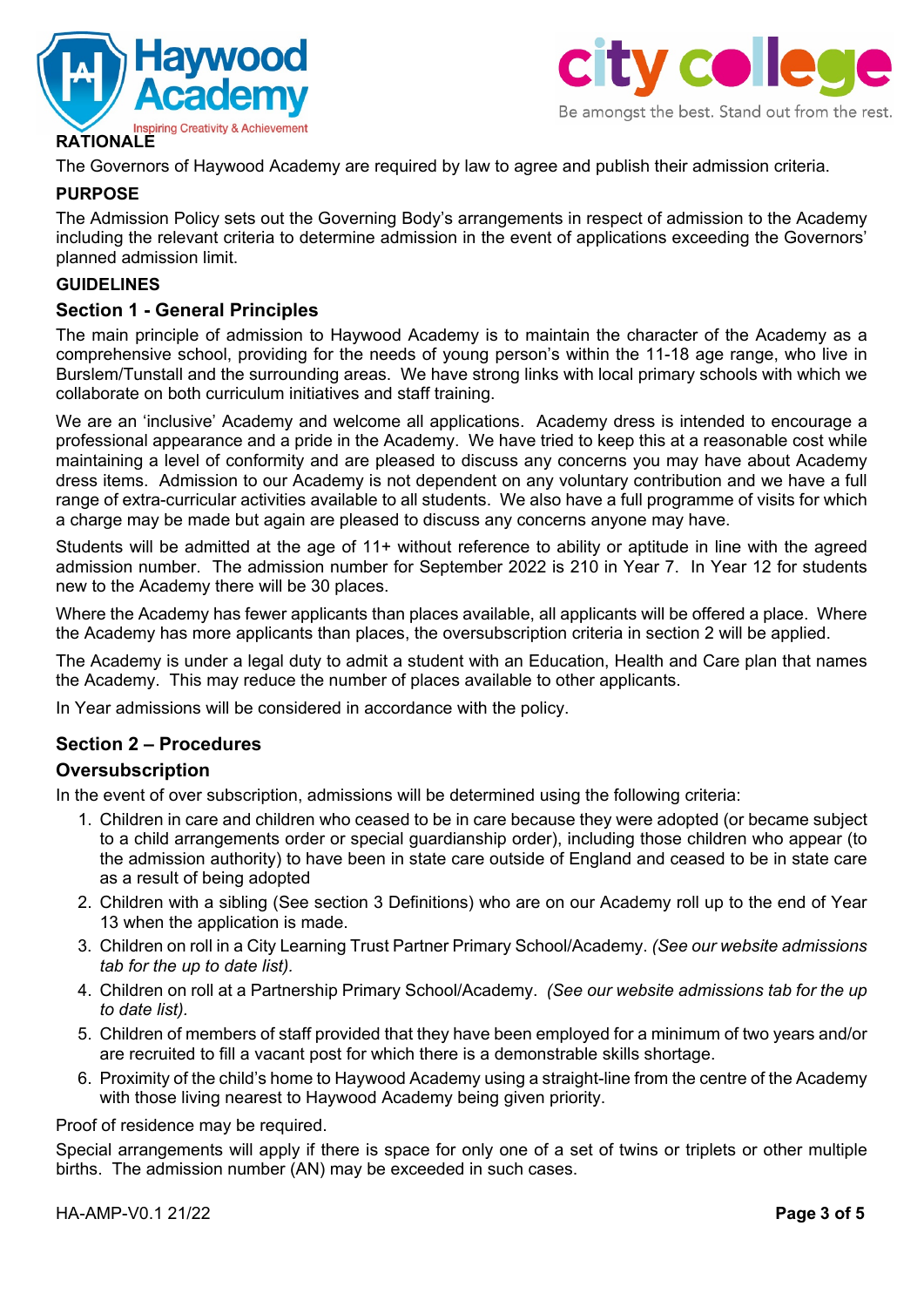



Where there are two or more applications and fewer places available within any oversubscription category, priority will be given to the applicants whose permanent address is closer to the Academy as measured by a straight line measurement.

## **Waiting Lists**

The Academy intends to hold waiting lists for any oversubscribed Year group until the end of the academic year.

Applications for inclusion on a waiting list must be made on the Academy's appropriate form and they will be ranked according to our oversubscription criteria as described above.

#### **Appeals**

Parents who wish to appeal against the decision of the Governors to refuse their child a place in the Academy may apply in writing to The Clerk to the Admissions Committee, who will then make the necessary administrative arrangements for you to appeal to the Independent Schools Appeals Panel.

All appeals should be heard by the same panel and it is difficult to slot in late applications. We try to arrange appeals before the end of May.

The decisions of the Schools Appeal Panel are binding on the Academy governing body and parents.

#### **Section 3 – Definitions and Details**

- *City Learning Trust School: (Please see website for up to date list)*
- *Our Partner Primary schools are: (Please see website for up to date list)*
- *For admission purposes a sibling is a brother or sister who lives at the same address and who is the brother/sister half-brother/sister (i.e. share one common parent or step-brother/sister i.e. related by a parent's marriage or civil partnership) of the child for whom the place is being requested. It also includes any other child living at the same address under the terms of a Residence Order.*
- *Under the Children Act 1989, a looked after child is a reference to section 22(1) which states that a child will be deemed to be looked after by a local authority where the child is:*
	- *a. in their care; or*
	- *b. provided with accommodation by the authority for a continuous period of more than 24 hours in the exercise of any functions (in particular those under this Act) which stand referred to their social services committee under the Local Authority Social Services Act 1970.*
	- *c. Children in care and children who ceased to be in care because they were adopted (or became subject to a child arrangements order or special guardianship order), including those children who appear (to the admission authority) to have been in state care outside of England and ceased to be in state care as a result of being adopted.*

#### **SIXTH FORM ADMISSIONS TO CITY COLLEGE**

The admission arrangements outlined within this document apply to admissions to City College for the 2022- 2023 academic year. The arrangements apply to all children transferring from Year 11 to Year 12. Applications should be made direct to the Academy on City College's Pathways form (internal) or City College application form (external). These are available from both the website and the Academy direct.

- The entry requirements for entry to the A-Level courses is a minimum of 5 in both English and Maths and a minimum grade 5 in the subject chosen (other subjects may have specific criteria).
- The entry requirements for the BTEC Vocational qualifications is 5 GCSEs 9-4 or 5s in Maths and English with 3 other GCSEs 9-4. (However students with 3 – 5 GCSEs meeting the benchmark of 5s or Bs as appropriate will be considered on a case by case basis).
- The Academy Principal will review each application on a case-by-case basis.
- The entry requirements for the Business & Enterprise course is dependent on aptitude.